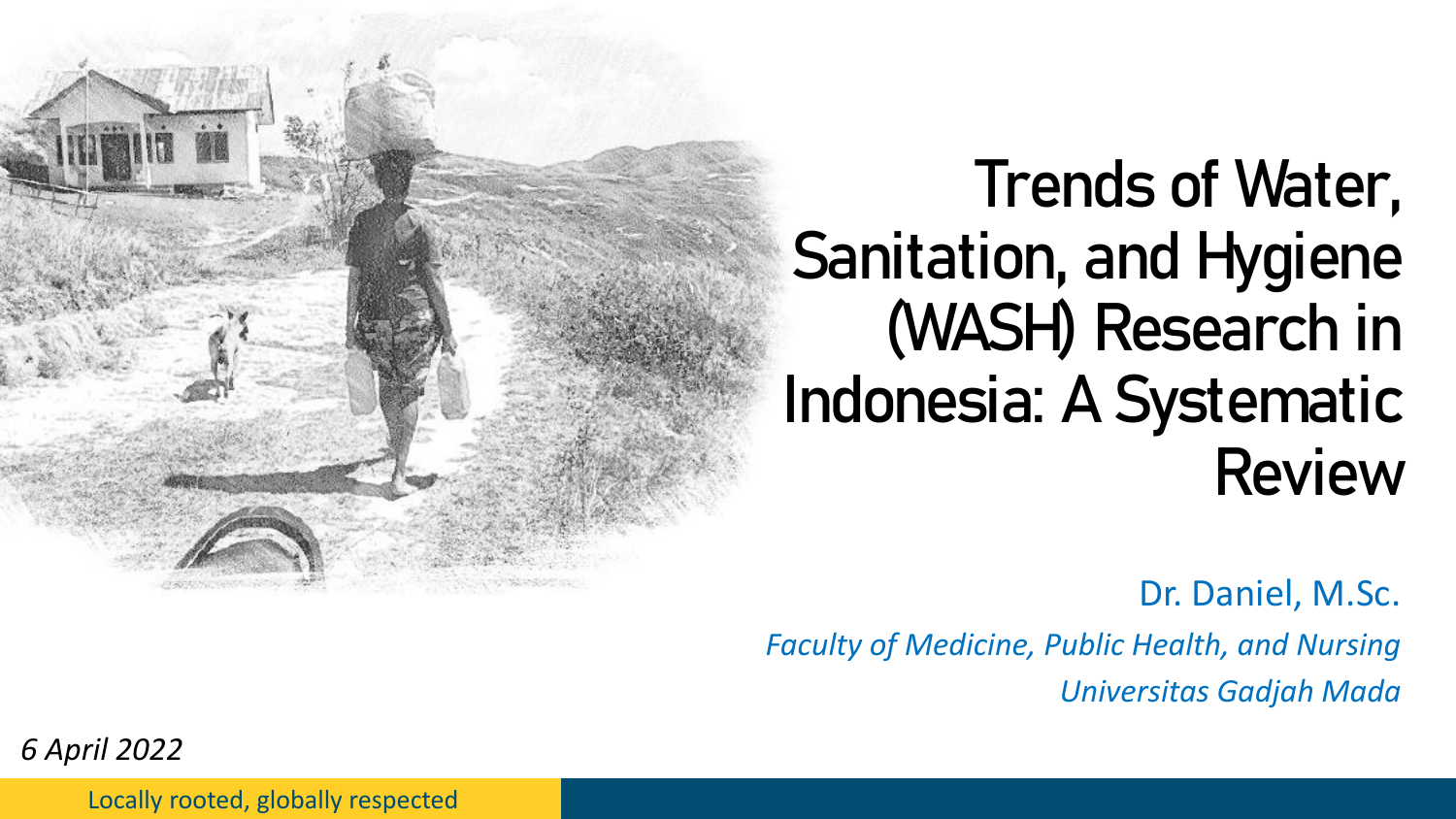## Introduction

- Investigate WASH research in Indonesia:
- **Topic**
- 2. Theme
- 3. Year
- **Location**
- Published in January 2022
- [Link: https://www.mdpi.com/1660-](https://www.mdpi.com/1660-4601/19/3/1617) 4601/19/3/1617







Systematic Review

Trends of Water, Sanitation, and Hygiene (WASH) Research in Indonesia: A Systematic Review

S. Satriani<sup>1</sup>, Izana Saffana Ilma<sup>1</sup> and D. Daniel<sup>2,3,\*</sup>

<sup>1</sup> Department of Environmental Science, The Graduate School, Universitas Gadjah Mada,

- Yogyakarta 55281, Indonesia; satriani.pmu@mail.ugm.ac.id (S.S.); izana.saffana.i@mail.ugm.ac.id (I.S.I.) <sup>2</sup> Department of Water Management, Faculty of Civil Engineering and Geosciences, Delft University of
- Technology, 2628 Delft, The Netherlands <sup>3</sup> Department of Health Behaviour, Environment, and Social Medicine, Faculty of Medicine, Public Health
- and Nursing, Universitas Gadjah Mada, Yogyakarta 55281, Indonesia
- \* Correspondence: d.daniel@tudelft.nl or daniel01@ugm.ac.id

Abstract: This study provides an overview of water, sanitation, and hygiene (WASH) research trends in Indonesia from 1975 until April 2021. The systematic review compiled 272 articles related to the Sustainable Development Goals 6.1 and 6.2 in Indonesia, which were published in the Web of Science and Scopus databases. The results showed that the water-related topic (41%) was discussed more often than sanitation (22%) or hygiene (13%). Furthermore, the social theme (39%) was dominantly found in all these articles, mostly finding determinants of WASH-related behavior However, few WASH implementation studies or behavioral change interventions were recorded in Indonesia, suggesting a gap between science and policy or implementation. On the other hand, hygiene-related topics (14%) and WASH-related financial themes (6%) were the least studied in Indonesia. Combinations of topics (23%) and themes (15%) were also often conducted in Indonesia, suggesting that WASH researchers started to recognize the need to analyze WASH problems holistically, i.e., from multiple perspectives. In addition, the distribution of WASH research was still dominated in the central part of Indonesia, whereas the WASH-related problems, i.e., poor WASH services, and behavior, often occur in this area. This study also offers some research gaps, both in terms of topics, themes, and regional distribution, that need to be considered for the design of future WASH research in Indonesia.

Citation: Satriani, S.; Ilma, I.S.; Daniel, D. Trends of Water, Sanitation, and Hygiene (WASH) Research in Indonesia: A Systematic Review. Int. J. Environ. Res. Public Health 2022, 19, 1617. https://doi.org/ 10.3390/ijerph19031617

Academic Editors: Naomi Cano-Ibañez, Khalid Saeed Khan and Annalaura Carducci

Keywords: water; sanitation; hygiene; WASH; systematic review; Indonesia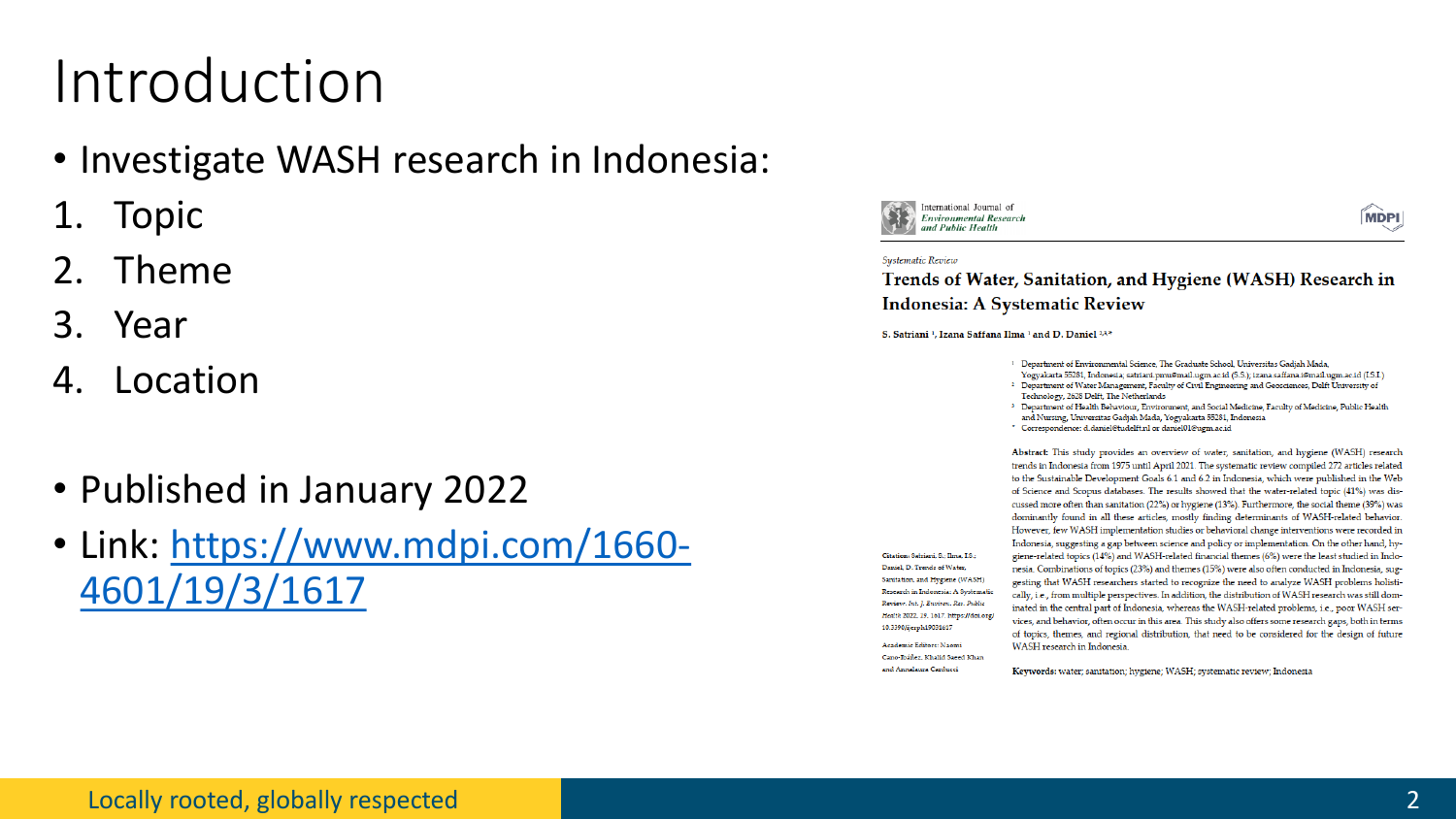#### Data

- Database: Scopus & Web of Science
- Review until April 2021
- Main criteria: 1. SDG 6.1 dan 6.2 2. English -written article
- Final: 272 international scientific articles

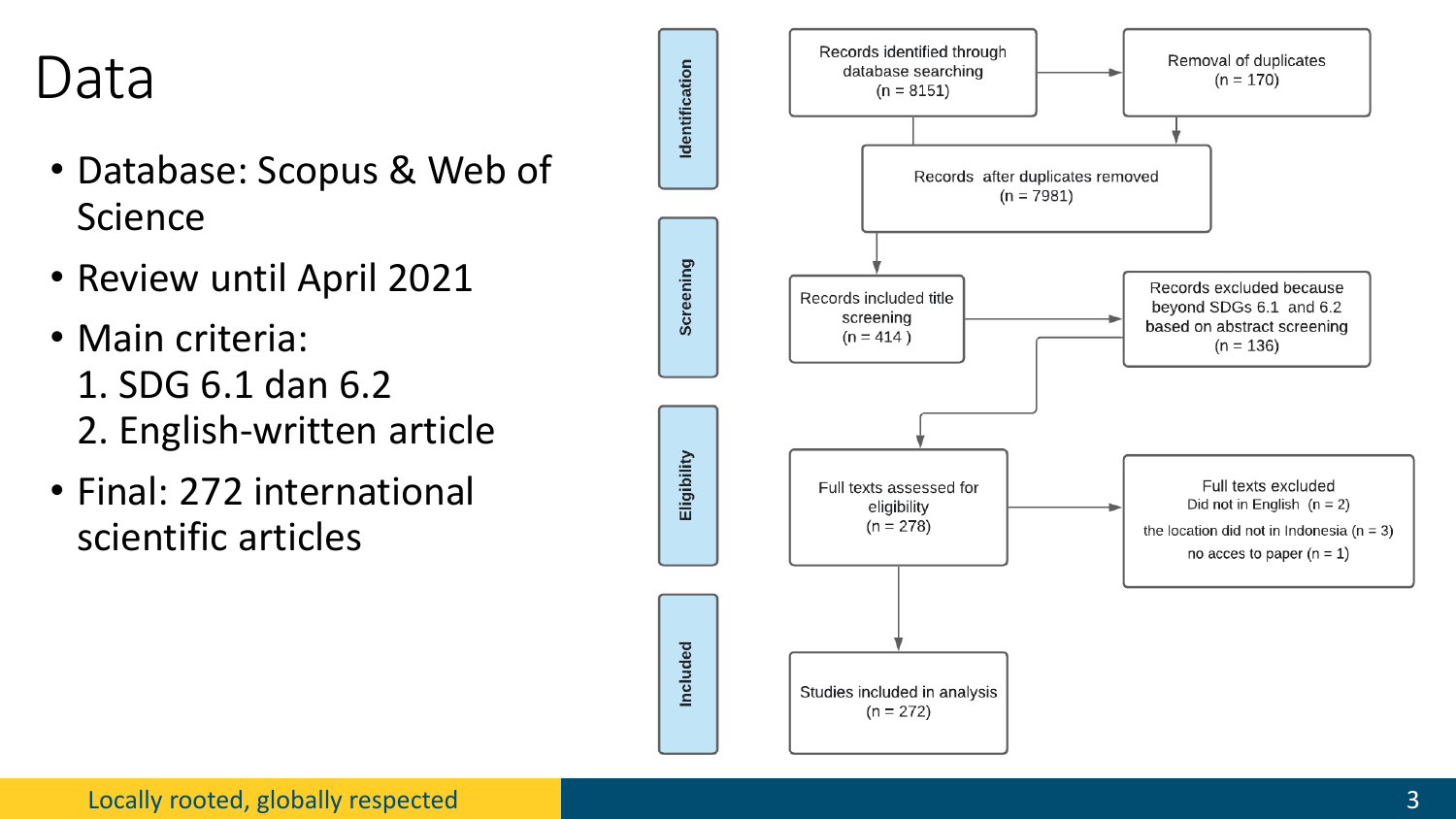#### Topic dan theme



- Water topic and social theme are often studied
- Combination topic  $\rightarrow$  multidiscipline

Locally rooted, globally respected 4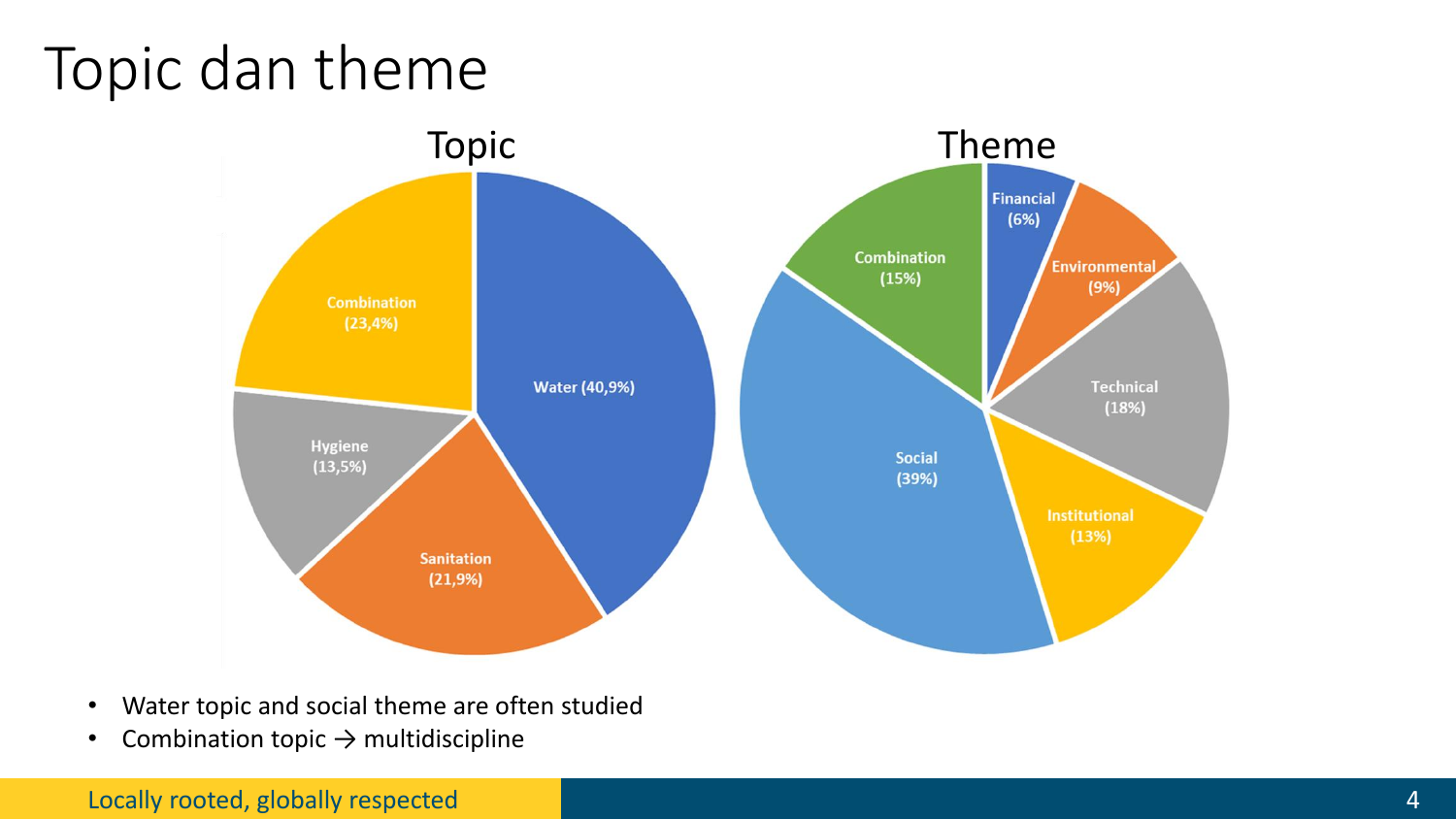#### Topic and theme



Social theme is dominant in sanitation, hygiene, and combination topic  $\rightarrow$  factors related to WASH behavior/practice (behavioral determinant)

**Locally rooted, globally respected 5** and 5 and 5 and 5 and 5 and 5 and 5 and 5 and 5 and 5 and 5 and 5 and 5 and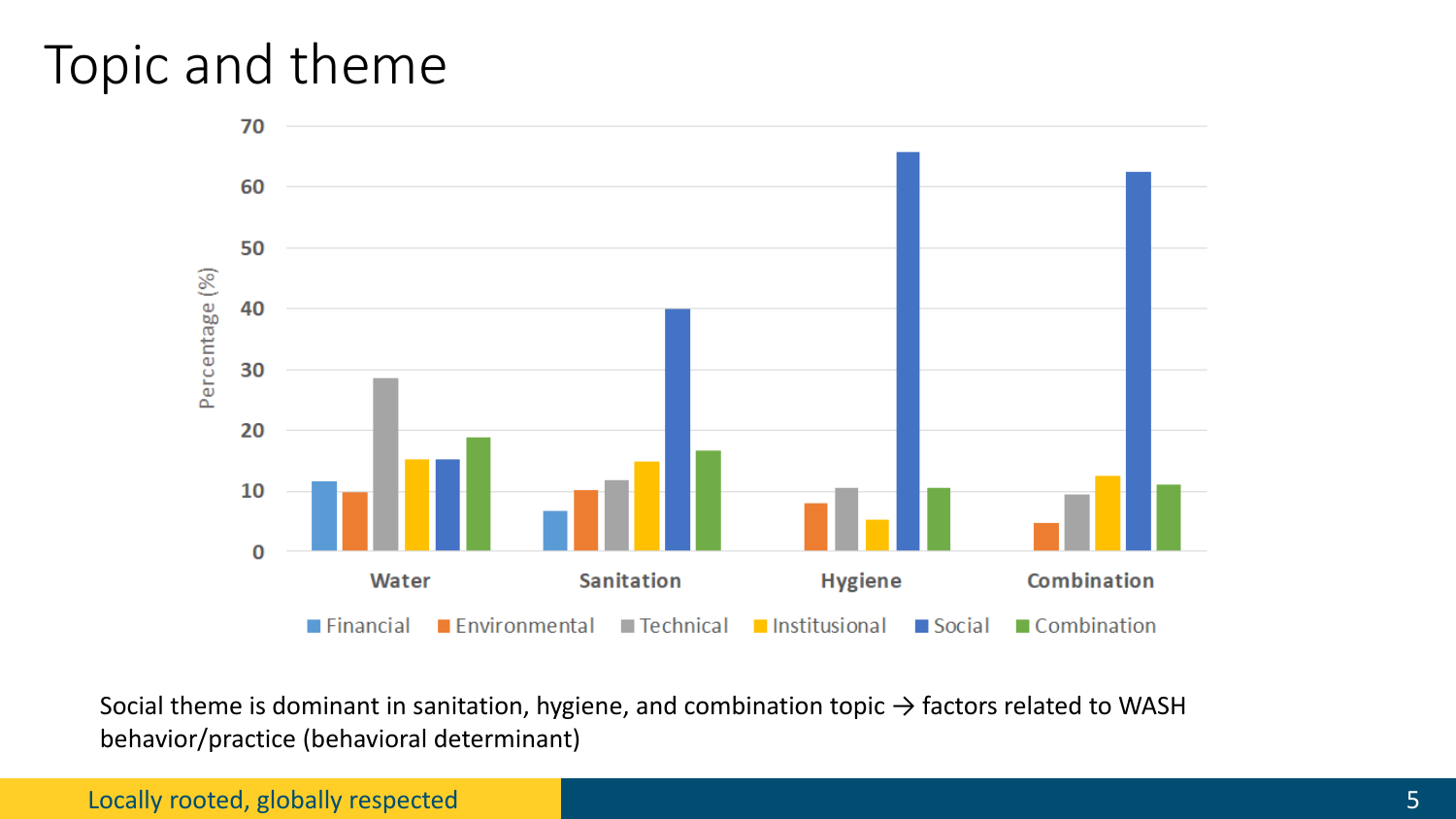#### Year



There is an increase in the WASH research in the last decade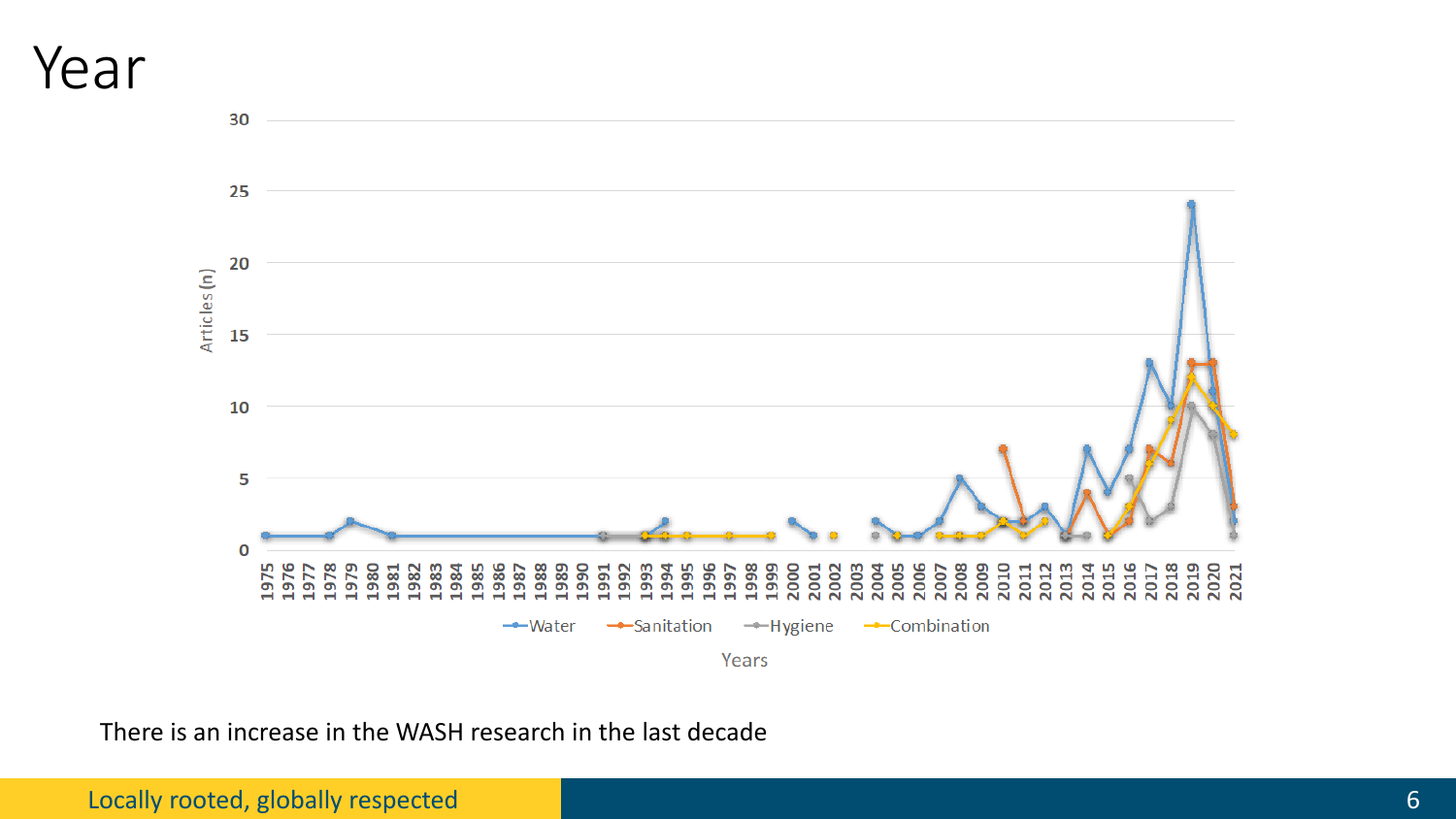### Word cloud abstract



WASH research in Indonesia is often related to health and sustainability issues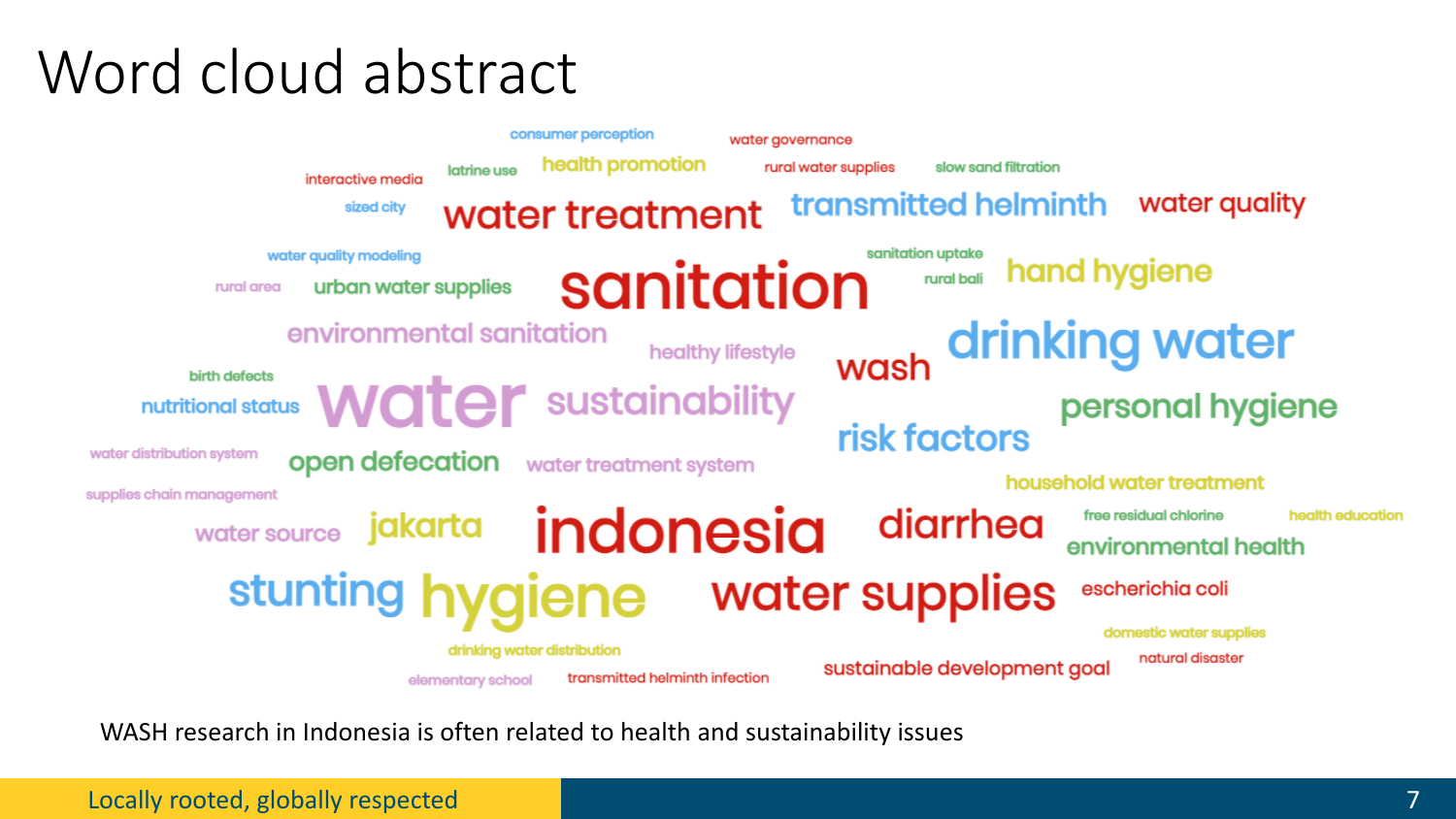#### Location



WASH research Inequalities in Indonesia  $\rightarrow$  mostly in Java, followed by East Nusa Tenggara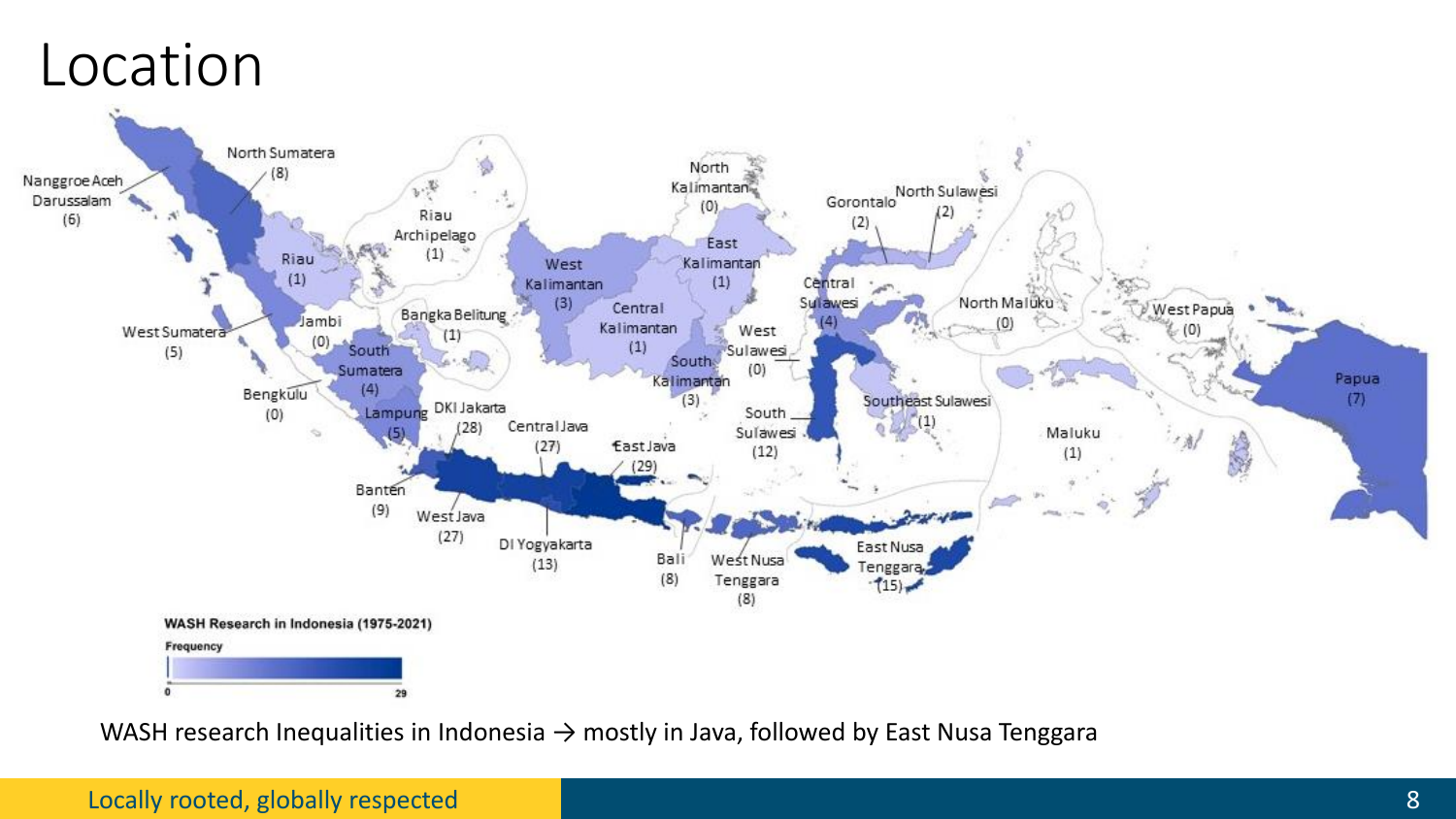# Suggestions on future WASH research

- WASH in public space (school, healthcare facilities, etc.)
- Emergency situation
- Disability and gender (menstrual hygiene)
- Vulnerable community (remote area, indigenous community, dll.)
- *Lessons learned* of WASH program/implementation
- Location outside Java island
- Financial theme

• …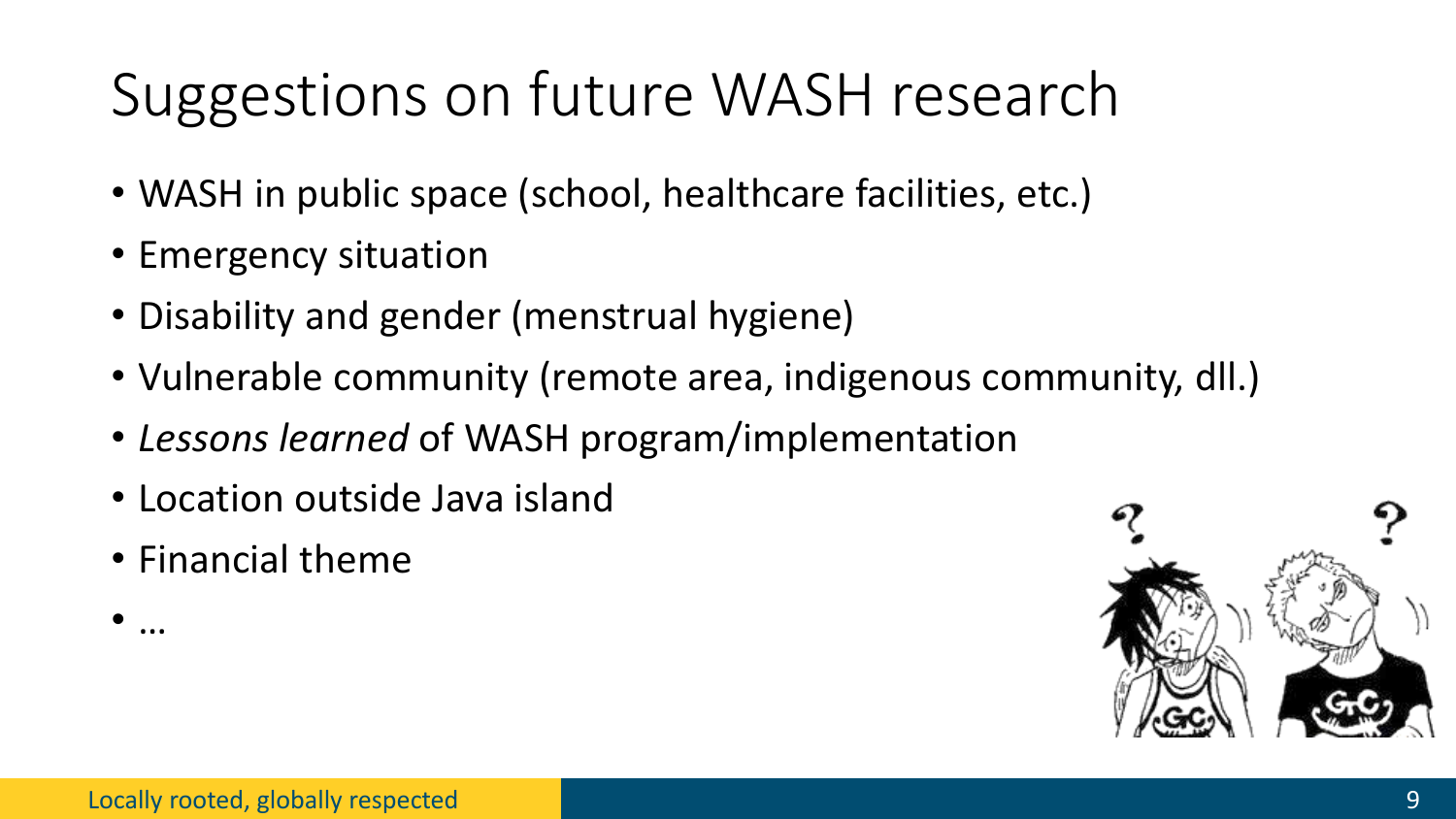### Reflection

- Need multidisciplinary research
- Collaboration between academia and non-academia (NGO, local or national government, industry, etc.)  $\rightarrow$  research-based policy/program/implementation
- Collaboration between university/research institution in Java and non-Java
- Need a platform to share research findings  $\rightarrow$  WASH symposium/conference in Indonesia